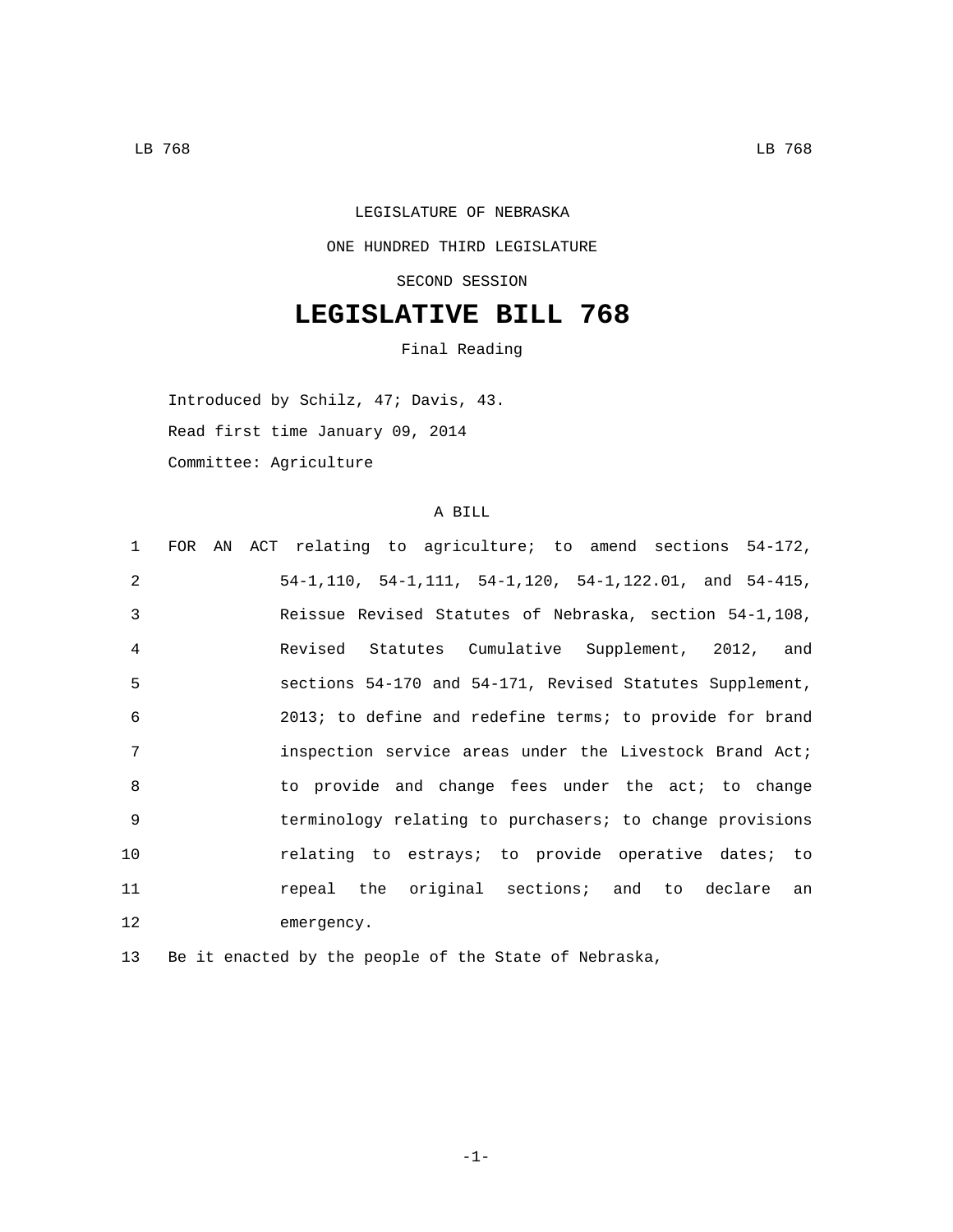| 1  | Section 1. Section 54-170, Revised Statutes Supplement,               |
|----|-----------------------------------------------------------------------|
| 2  | 2013, is amended to read:                                             |
| 3  | $54-170$ Sections $54-170$ to $54-1,128$ and section 4 of this        |
| 4  | act shall be known and may be cited as the Livestock Brand Act.       |
| 5  | Sec. 2. Section 54-171, Revised Statutes Supplement,                  |
| 6  | 2013, is amended to read:                                             |
| 7  | 54-171 For purposes of the Livestock Brand Act, the                   |
| 8  | definitions found in sections 54-172 to 54-190 and section 4 of this  |
| 9  | act shall be used.                                                    |
| 10 | Sec. 3. Section 54-172, Reissue Revised Statutes of                   |
| 11 | Nebraska, is amended to read:                                         |
| 12 | 54-172 Bill of sale means a formal instrument for the                 |
| 13 | conveyance or transfer of title to livestock or other goods and       |
| 14 | chattels. The bill of sale shall state the buyer's purchaser's name   |
| 15 | and address, the date of transfer, the guarantee of title, the number |
| 16 | of livestock transferred, the sex of such livestock, the brand or     |
| 17 | brands, the location of the brand or brands or a statement to the     |
| 18 | effect that the animal is unbranded, and the name and address of the  |
| 19 | seller. The signature of the seller shall be attested by at least one |
| 20 | witness or acknowledged by a notary public or by some other officer   |
| 21 | authorized by state law to take acknowledgments. For any conveyance   |
| 22 | or transfer of title to cattle subject to assessment imposed pursuant |
| 23 | to the federal Beef Promotion and Research Order, 7 C.F.R. part 1260, |
| 24 | for which the purchaser is the collecting person pursuant to 7 C.F.R. |
| 25 | 1260.311 for purposes of collecting and remitting such assessment,    |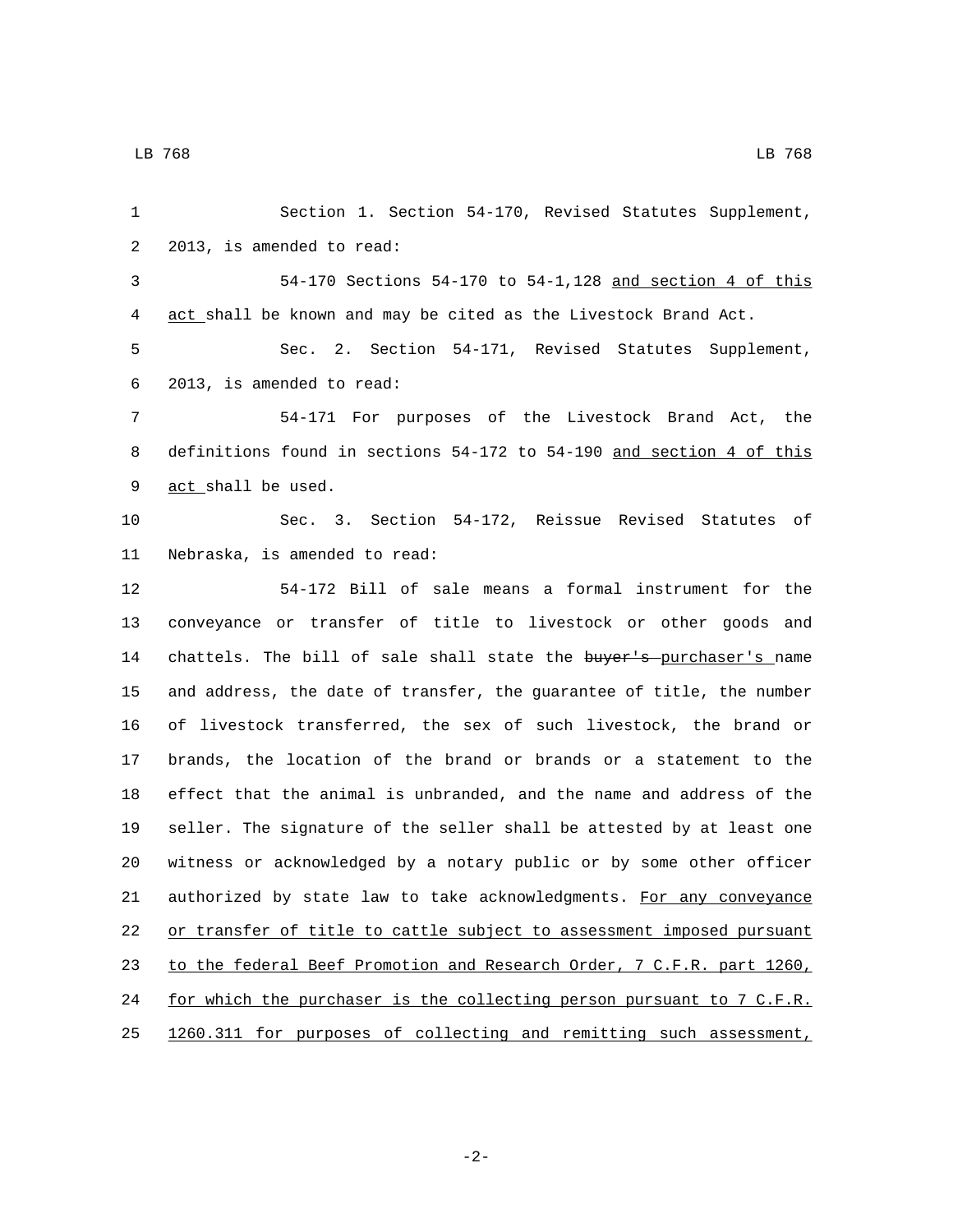| 1  | the bill of sale shall include a notation of the amount the purchaser |
|----|-----------------------------------------------------------------------|
| 2  | collected from the seller or deducted from the sale proceeds for the  |
| 3  | assessment. A properly executed bill of sale means a bill of sale     |
| 4  | that is provided by the seller and received by the buyer. purchaser.  |
| 5  | Sec. 4. Brand inspection service area means all Nebraska              |
| 6  | counties and areas of Nebraska counties contiguous with the brand     |
| 7  | inspection area designated by section 54-1,109.                       |
| 8  | Sec. 5. Section 54-1,108, Revised Statutes Cumulative                 |
| 9  | Supplement, 2012, is amended to read:                                 |
| 10 | 54-1,108 (1) All brand inspections provided for in the                |
| 11 | Livestock Brand Act or section 54-415 shall be from sunrise to        |
| 12 | sundown or during such other hours and under such conditions as the   |
| 13 | Nebraska Brand Committee determines.                                  |
| 14 | $(2)(a)$ An inspection fee, established by the Nebraska               |
| 15 | Brand Committee, of not more than seventy-five cents per head shall   |
| 16 | be charged for all cattle inspected in accordance with the Livestock  |
| 17 | Brand Act or section 54-415 or inspected within the brand inspection  |
| 18 | area or brand inspection service area by court order or at the        |
| 19 | request of any bank, credit agency, or lending institution with a     |
| 20 | legal or financial interest in such cattle. Such fee may vary to      |
| 21 | encourage inspection to be performed at times and locations that      |
| 22 | reduce the cost of performing the inspection but shall otherwise be   |
| 23 | uniform. The inspection fee for court-ordered inspections shall be    |
| 24 | paid from the proceeds of the sale of such cattle if ordered by the   |
| 25 | court or by either party as the court directs. For other inspections, |

-3-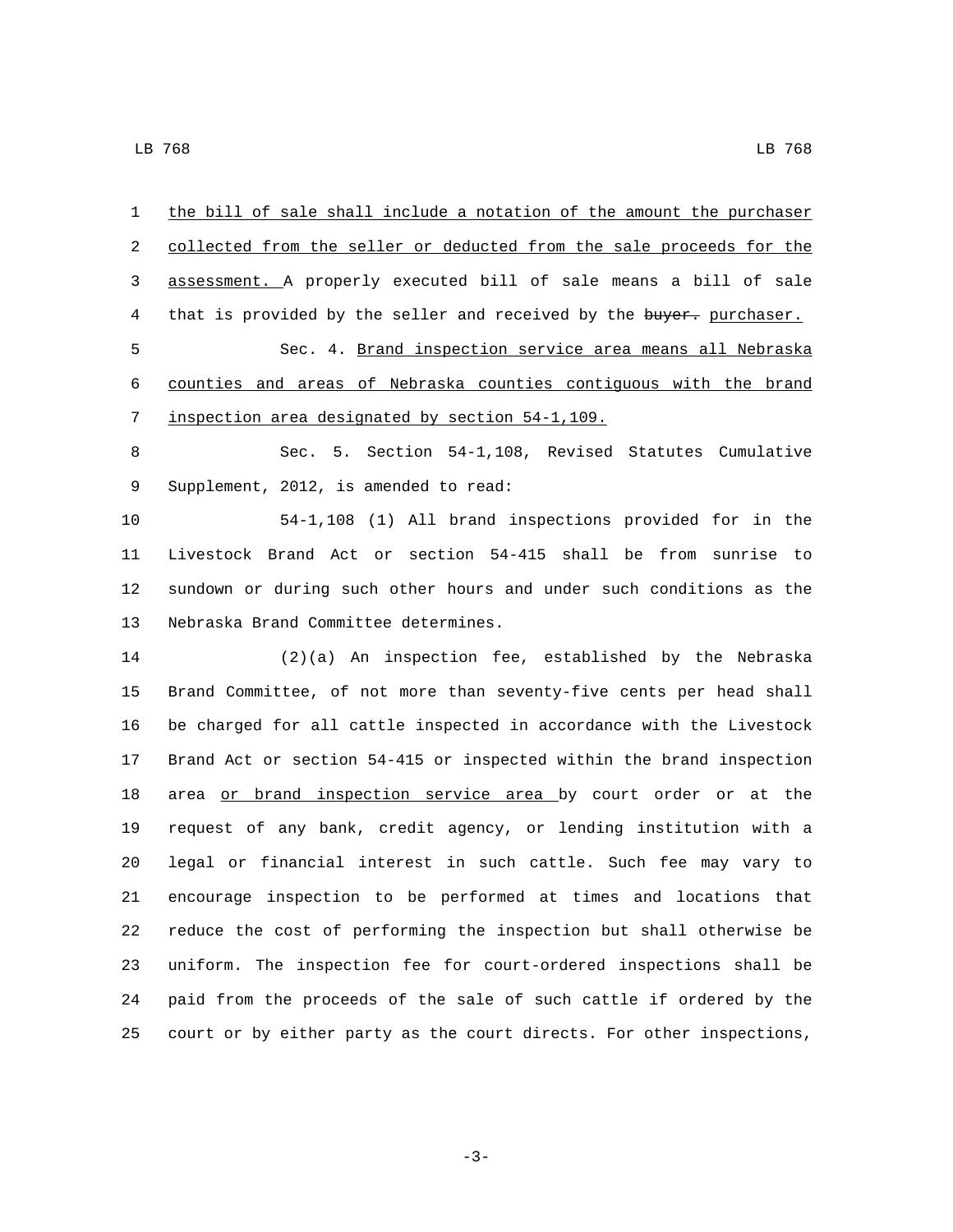the person requesting the inspection of such cattle is responsible 2 for the inspection fee. Brand inspections requested by either a purchaser or seller of cattle located within the brand inspection service area shall be provided upon the same terms and charges as brand inspections performed within the brand inspection area. If estray cattle are identified as a result of the inspection, such cattle shall be processed in the manner provided by section 54-415.

 (b) A surcharge of not more than twenty dollars, as established by the brand committee, may be charged to cover travel expenses incurred by the brand inspector per inspection location when performing brand inspections. The surcharge shall be collected by the brand inspector and paid by the person requesting the inspection or the person required by law to have the inspection.

 (c) Fees for inspections performed outside of the brand inspection area that are not provided for in subdivision (a) of this subsection shall be the inspection fee established in such subdivision plus a fee to cover the actual expense of performing the inspection, including mileage at the rate established by the Department of Administrative Services and an hourly rate, not to exceed thirty dollars per hour, for the travel and inspection time incurred by the brand committee to perform such inspection. The brand committee shall charge and collect the actual expense fee. Such fee 23 shall apply to inspections performed outside the brand inspection area as part of an investigation into known or alleged violations of the Livestock Brand Act and shall be charged against the person

-4-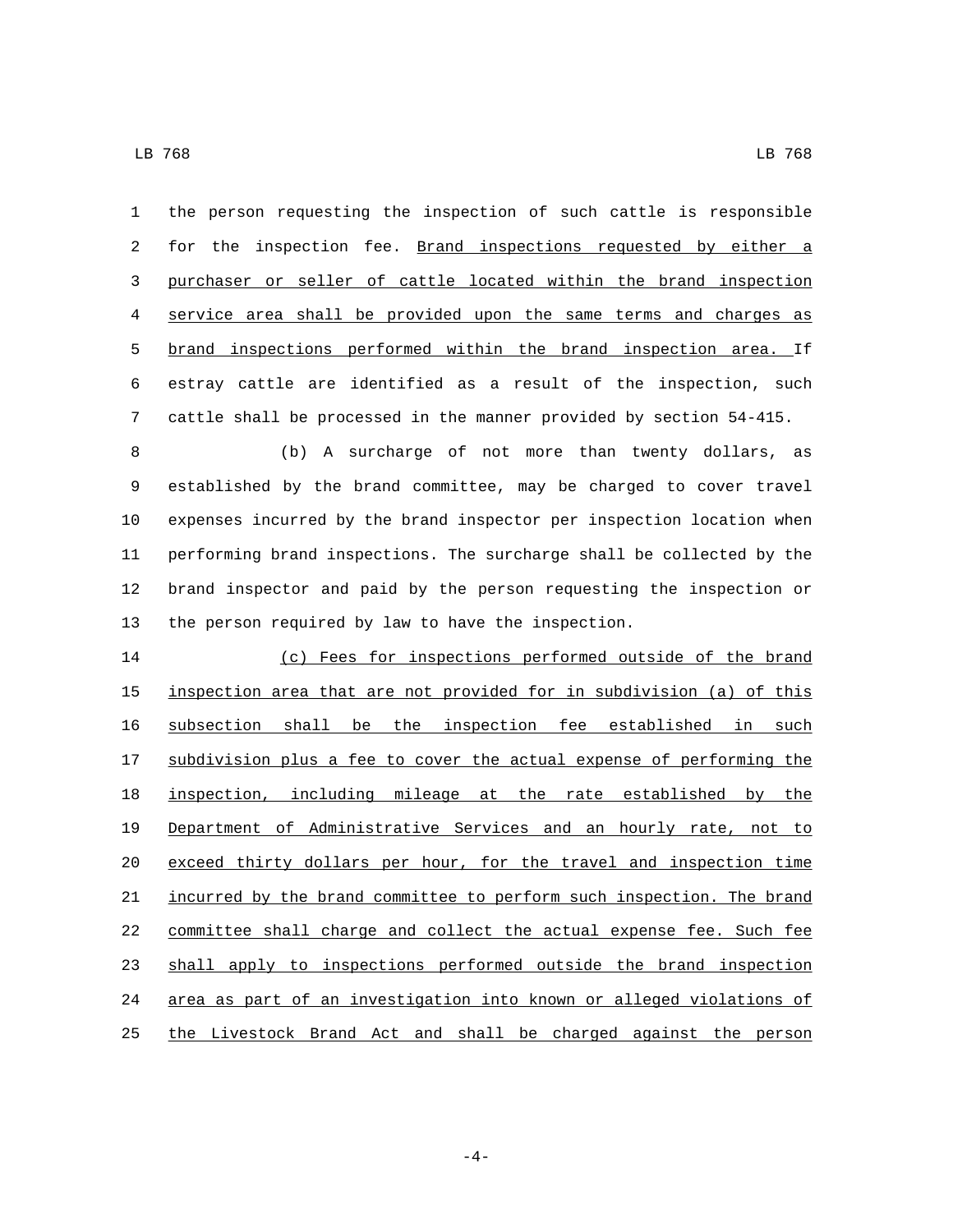## 1 committing the violation.

 (3) Any person who has reason to believe that cattle were shipped erroneously due to an inspection error during a brand inspection may request a reinspection. The person making such request shall be responsible for the expenses incurred as a result of the reinspection unless the results of the reinspection substantiate the claim of inspection error, in which case the brand committee shall be 8 responsible for the reinspection expenses.

 Sec. 6. Section 54-1,110, Reissue Revised Statutes of 10 Nebraska, is amended to read:

 54-1,110 (1) Except as provided in subsections (2) and (3) of this section, no person shall move, in any manner, cattle from a point within the brand inspection area to a point outside the brand inspection area unless such cattle first have a brand inspection by the Nebraska Brand Committee and a certificate of inspection is issued. A copy of such certificate shall accompany the cattle and shall be retained by all persons moving such cattle as a permanent 18 record.

 (2) Cattle in a registered feedlot registered under sections 54-1,120 to 54-1,122 or a registered dairy registered under sections 54-1,122.01 and 54-1,122.02 are not subject to the brand inspection of subsection (1) of this section. Possession by the shipper or trucker of a shipping certificate from the registered feedlot or registered dairy constitutes compliance if the cattle being shipped are as represented on such shipping certificate.

-5-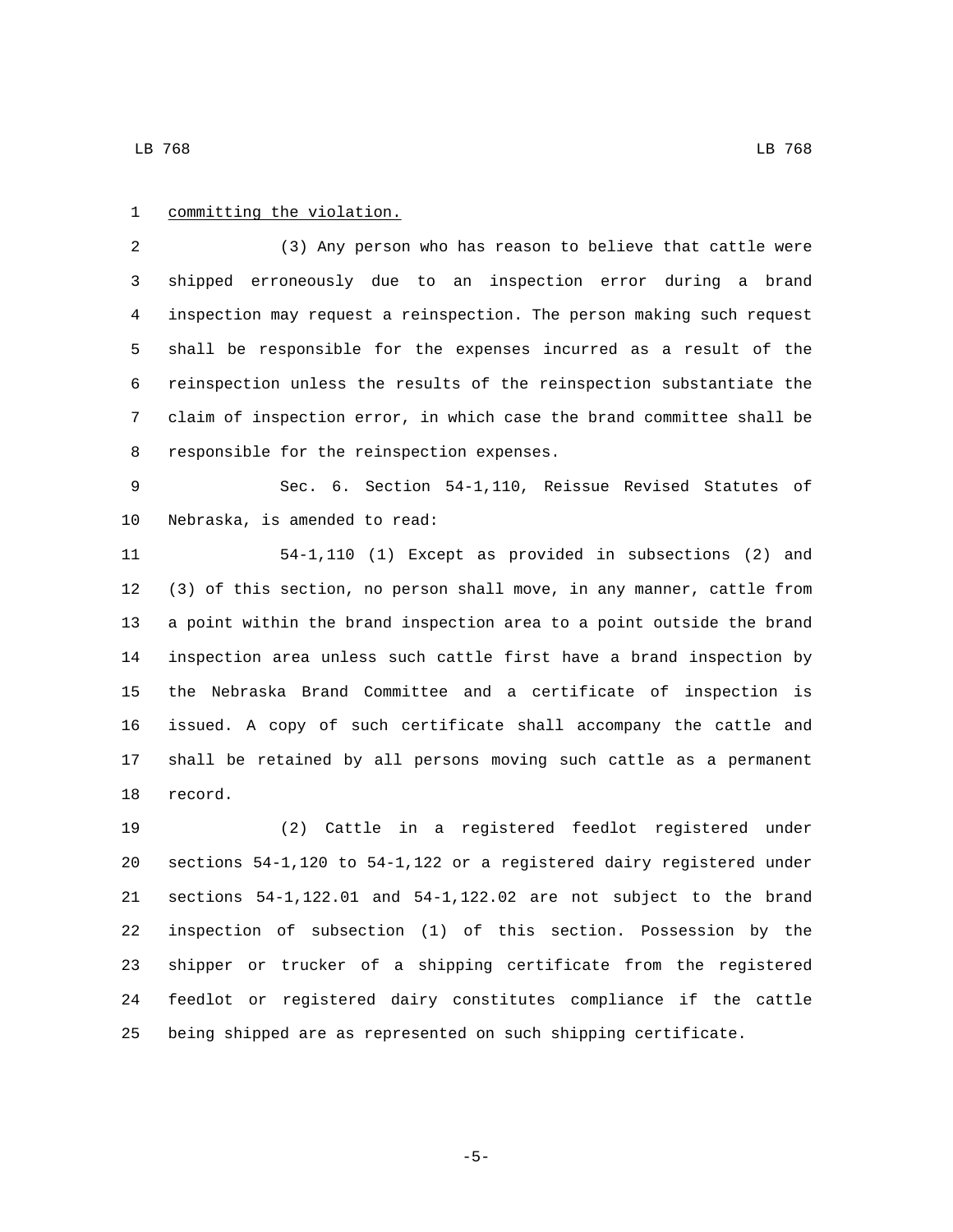LB 768 LB 768

 (3) If the line designating the brand inspection area divides a farm or ranch or lies between noncontiguous parcels of land which are owned or operated by the same cattle owner or owners, a permit may be issued, at the discretion of the Nebraska Brand Committee, to the owner or owners of cattle on such farm, ranch, or parcels of land to move the cattle in and out of the brand inspection area without inspection. If the line designating the brand inspection area lies between a farm or ranch and nearby veterinary medical facilities, a permit may be issued, at the discretion of the brand committee, to the owner or owners of cattle on such farm or ranch to move the cattle in and out of the brand inspection area without inspection to obtain care from the veterinary medical facilities. The brand committee shall issue initial permits only after receiving an application which includes an application fee established by the brand committee which shall not be more than fifteen dollars. The brand committee shall mail all current permitholders an annual renewal notice, for January 1 renewal, which requires a renewal fee established by the brand committee which shall not be more than fifteen dollars. If the permit conditions still exist, the cattle 20 owner or owners may renew the permit.

 (4) No person shall sell any cattle knowing that the cattle are to be moved, in any manner, in violation of this section. Proof of shipment or removal of the cattle from the brand inspection 24 area by the buyer purchaser or his or her agent is prima facie proof of knowledge that sale was had for removal from the brand inspection

-6-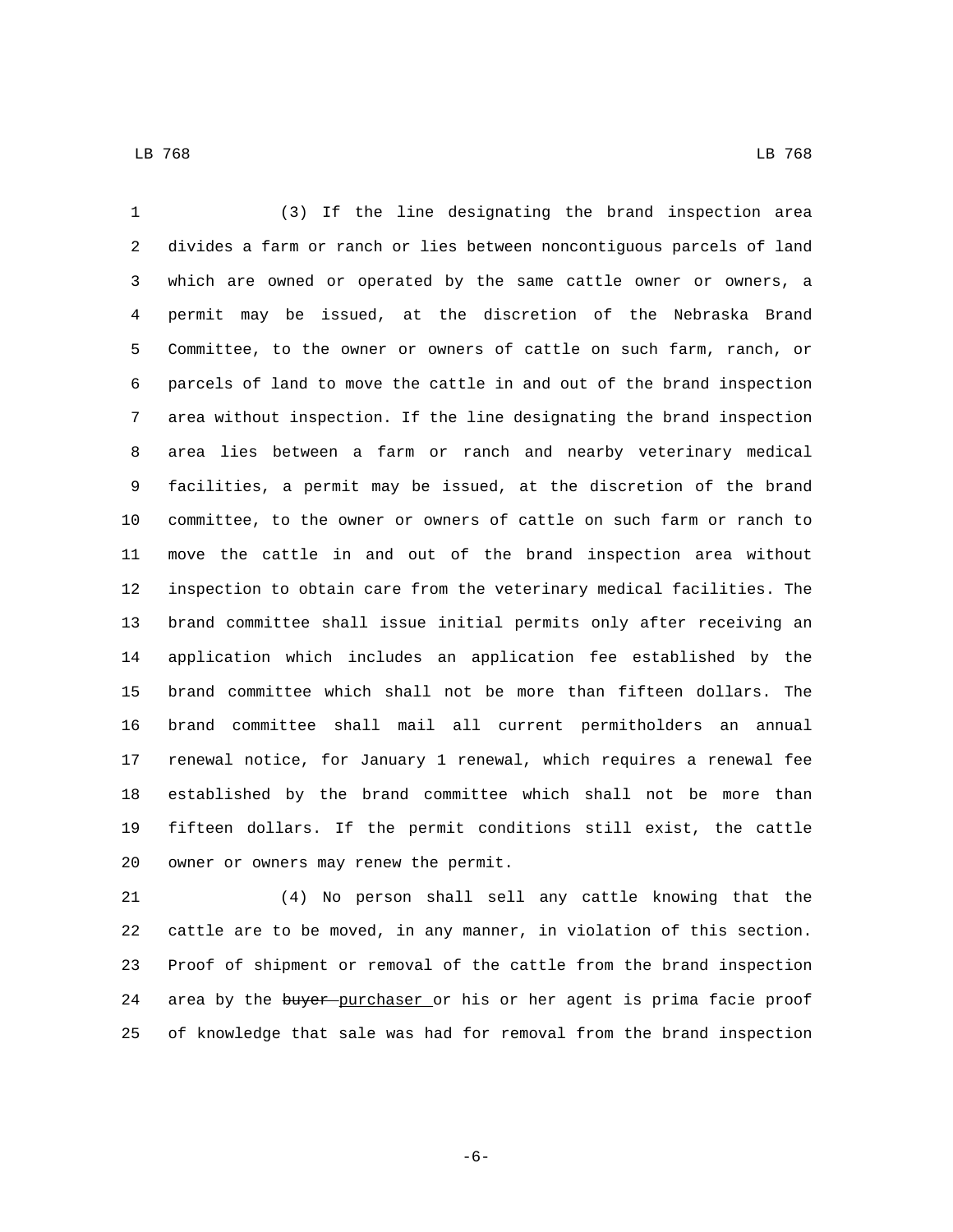1 area.

 (5) In cases of prosecution for violation of this section, venue may be established in the county of origin or any other county through which the cattle may pass in leaving the brand 5 inspection area.

 Sec. 7. Section 54-1,111, Reissue Revised Statutes of 7 Nebraska, is amended to read:

 54-1,111 (1) Except as provided in subsection (2) of this section, no person shall sell or trade any cattle located within the brand inspection area, nor shall any person buy or purchase any such cattle unless the cattle have been inspected for brands and ownership and a certificate of inspection or brand clearance has been issued by the Nebraska Brand Committee. Any person selling such cattle shall present to the brand inspector a properly executed bill of sale, brand clearance, or other satisfactory evidence of ownership which shall be filed with the original certificate of inspection in the records of the brand committee. Any time a brand inspection is required by law, a brand investigator or brand inspector may transfer 19 evidence of ownership of such cattle from a seller to a buyer 20 purchaser by issuing a certificate of inspection.

(2) A brand inspection is not required:

 (a) For cattle of a registered feedlot registered under sections 54-1,120 to 54-1,122 shipped for direct slaughter or sale on 24 any terminal market;

(b) For cattle of a registered dairy registered under

-7-

LB 768 LB 768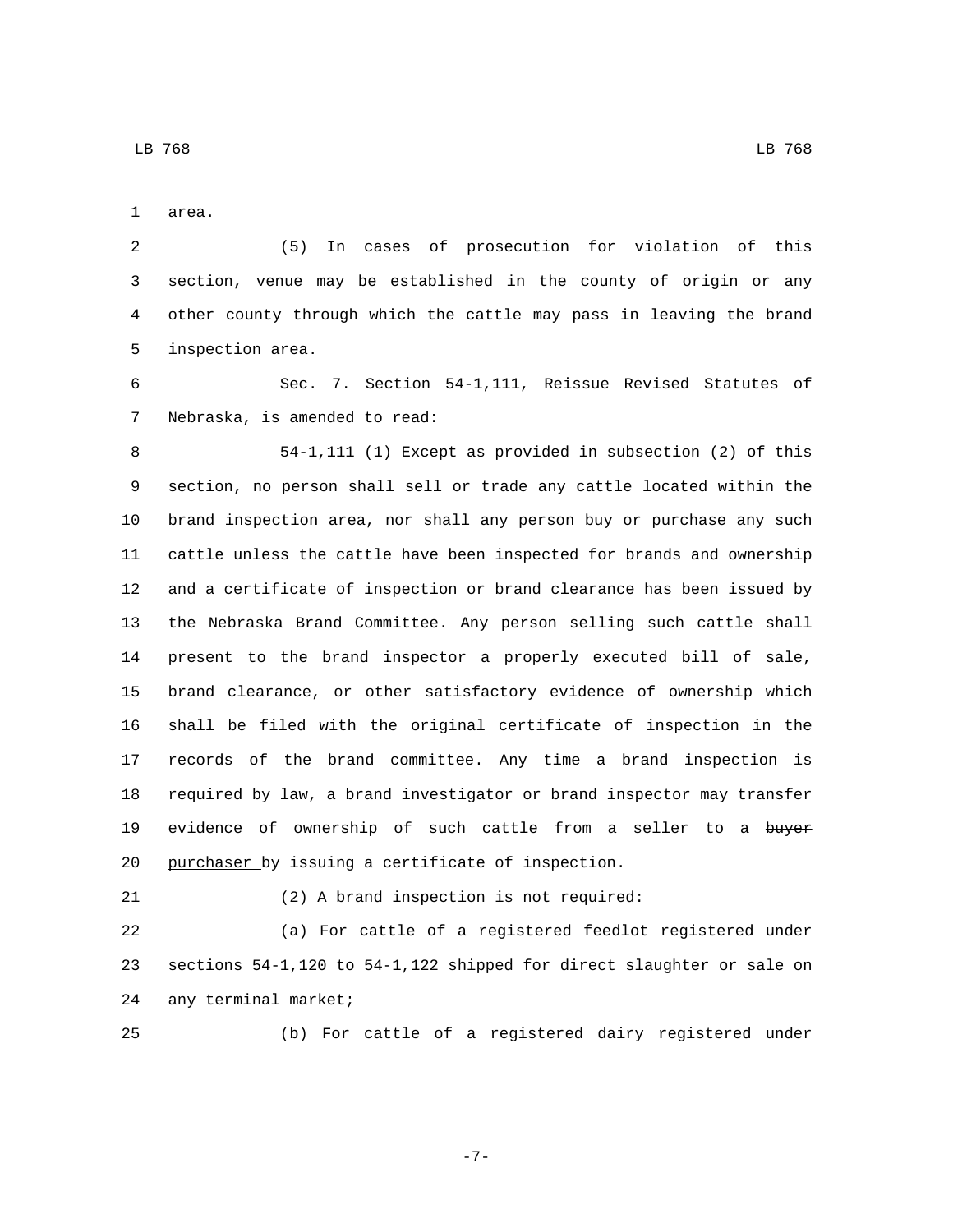sections 54-1,122.01 and 54-1,122.02 shipped for direct slaughter or 2 sale on any terminal market;

 (c) For cattle that are transferred to a family corporation when all the shares of capital stock of the corporation are owned by the husband, wife, children, or grandchildren of the transferor and there is no consideration for the transfer other than the issuance of stock of the corporation to such family members;

 (d) When the change of ownership of cattle is a change in form only and the surviving interests are in the exact proportion as the original interests of ownership. When there is a change of ownership described in subdivision (2)(c) or (d) of this section, an affidavit, on a form prescribed by the Nebraska Brand Committee, signed by the transferor and stating the nature of the transfer and the number of cattle involved and the brands presently on the cattle, 15 shall be filed with the brand committee;

 (e) For cattle sold or purchased for educational or exhibition purposes or other recognized youth activities if a properly executed bill of sale is exchanged and presented upon demand. Educational or exhibition purpose means cattle sold or purchased for the purpose of being fed, bred, managed, or tended in a program designed to demonstrate or instruct in the use of various feed rations, the selection of individuals of certain physical conformation or breeds, the measurement and recording of rate of gain in weight or fat content of meat or milk produced, or the preparation of cattle for the purpose of exhibition or for judging as to quality

-8-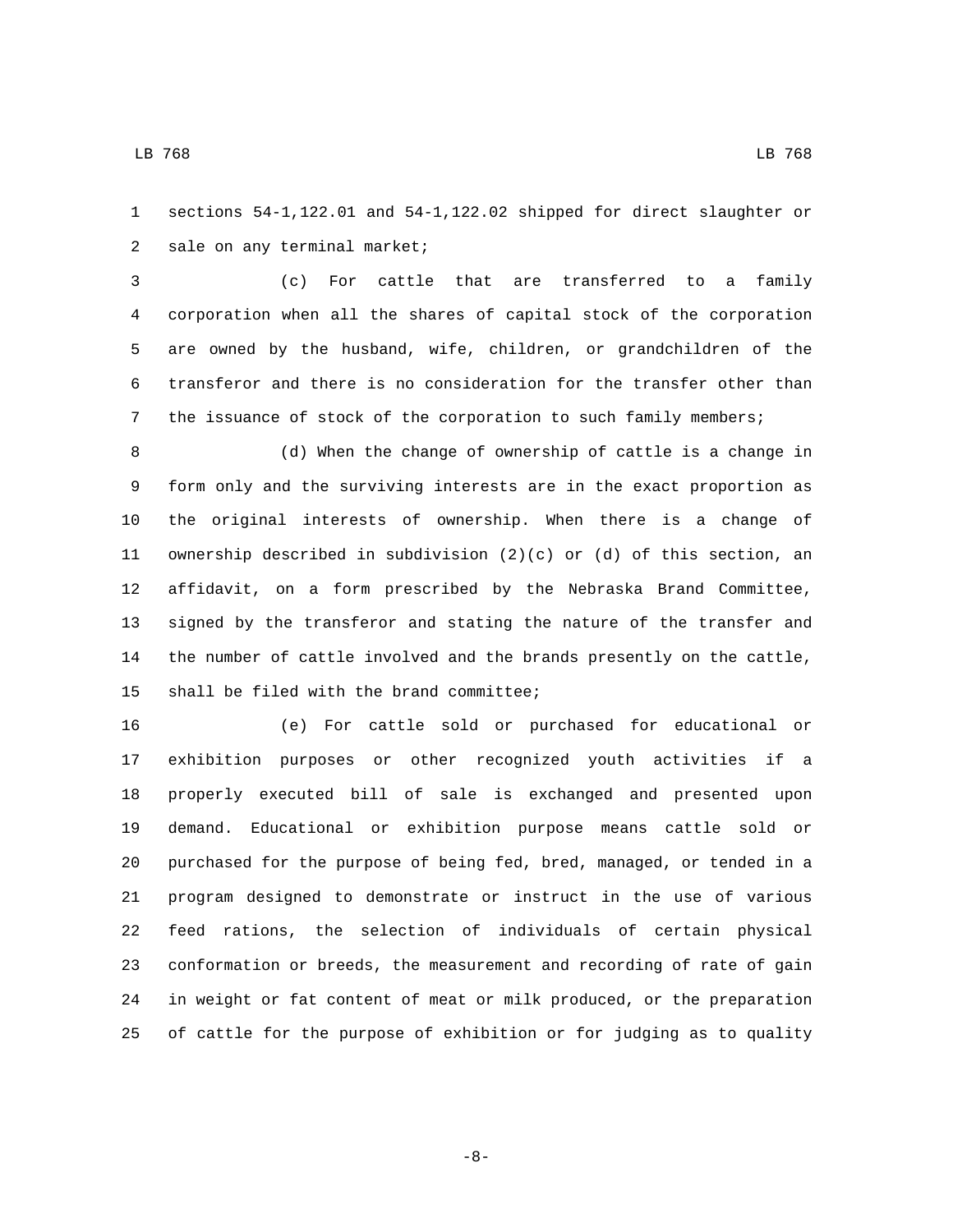1 and conformation;

 (f) For calves under the age of thirty days sold or purchased at private treaty if a bill of sale is exchanged and 4 presented upon demand; and

 (g) For purebred cattle raised by the seller and individually registered with an organized breed association if a properly executed bill of sale is exchanged and presented upon 8 demand.

 Sec. 8. Section 54-1,120, Reissue Revised Statutes of 10 Nebraska, is amended to read:

 54-1,120 (1) Any person who operates a cattle feeding operation located within the brand inspection area may make application to the Nebraska Brand Committee for registration as a registered feedlot. The application form shall be prescribed by the brand committee and shall be made available by the director of the brand committee for this purpose upon written request. If the applicant is an individual, the application shall include the applicant's social security number. After the brand committee has received a properly completed application, an agent of the brand committee shall within thirty days make an investigation to determine 21 if the following requirements are satisfied:

 (a) The operator's feedlot must be permanently fenced; 23 and

 (b) The operator must commonly practice feeding cattle to 25 finish for slaughter.

-9-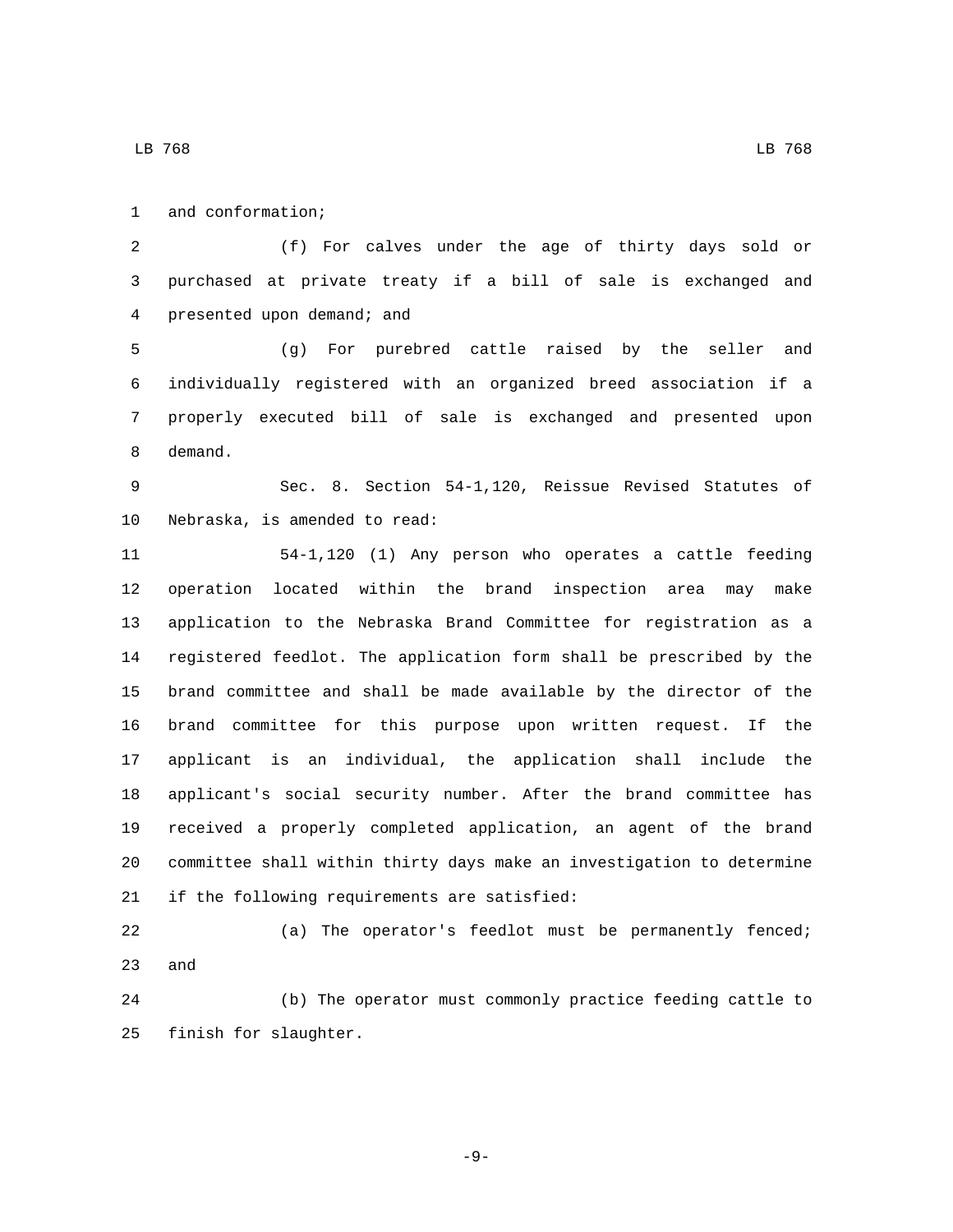LB 768 LB 768

1 If the application is satisfactory, and upon payment of a 2 an initial registration fee by the applicant, the brand committee 3 shall issue a registration number and registration certificate valid 4 for one year unless rescinded for cause. If the registration is 5 rescinded for cause, any registration fee shall be forfeited by the 6 applicant. The fees-initial fee for a registered feedlots-feedlot 7 shall be not less than one hundred dollars nor more than six hundred 8 fifty dollars an amount for each such a registered feedlot having one 9 thousand head or less capacity and an equal amount for each 10 additional one thousand head capacity, or part thereof, of such 11 registered feedlot. For each subsequent year, the renewal fee for a 12 registered feedlot shall be an amount for the first one thousand head 13 or portion thereof of average annual inventory of cattle on feed of 14 the registered feedlot and an equal amount for each additional one 15 thousand head or portion thereof of average annual inventory of 16 cattle on feed of the registered feedlot. The brand committee shall 17 set the fee per one thousand head capacity or average annual 18 inventory so as to correspond with the inspection fee provided under 19 section 54-1,108. The registration fee shall be paid on an annual 20 basis.

 (2) The brand committee may adopt and promulgate rules and regulations for the operation of registered feedlots to assure that brand laws are complied with, that registered feedlot shipping certificates are available, and that proper records are maintained. Violation of sections 54-1,120 to 54-1,122 subjects the operator to

 $-10-$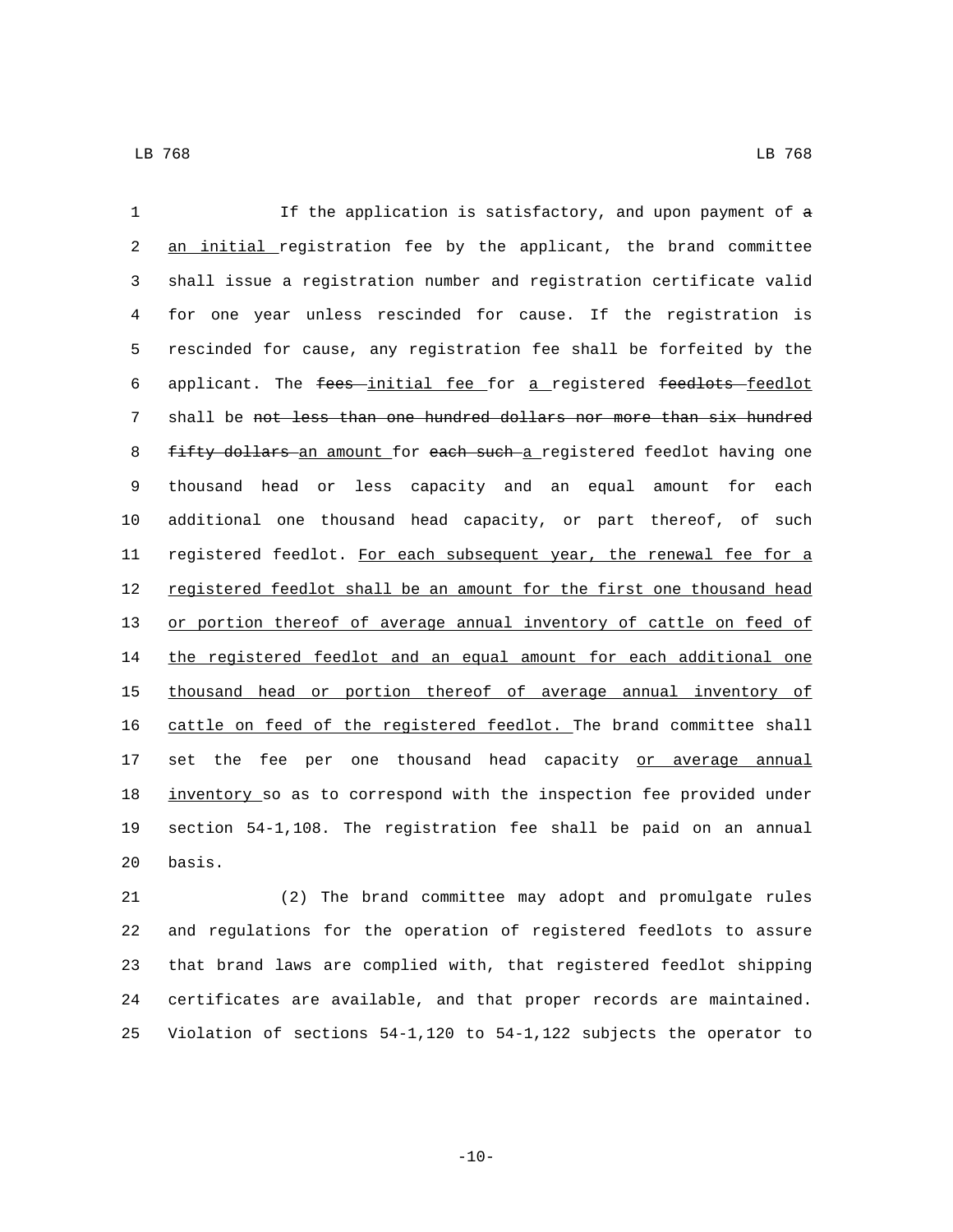revocation or suspension of the feedlot registration issued. Sections 54-1,120 to 54-1,122 shall not be construed as prohibiting the 3 operation of nonregistered feedlots.

 (3) Registered feedlots are subject to inspection at any reasonable time at the discretion of the brand committee and its authorized agents, and the operator shall show cattle purchase records or certificates of inspection to cover all cattle in his or her feedlot. Cattle having originated from such registered feedlots may from time to time, at the discretion of the committee, be subject to a spot-check inspection and audit at destination to enable the brand committee to assure satisfactory compliance with the brand laws 12 by the registered feedlot operator.

 (4) The operator of a registered feedlot shall keep cattle inventory records. A form for such purpose shall be prescribed by the brand committee. The brand committee and its employees may from time to time make spot checks and audits of the registered feedlots and the records of cattle on feed in such feedlots.

 (5) The brand committee may rescind the registration of any registered feedlot operator who fails to cooperate or violates the laws or rules and regulations of the brand committee covering 21 registered feedlots.

 Sec. 9. Section 54-1,122.01, Reissue Revised Statutes of 23 Nebraska, is amended to read:

 54-1,122.01 (1) Any person who operates a dairy operation located within the brand inspection area may make application to the

-11-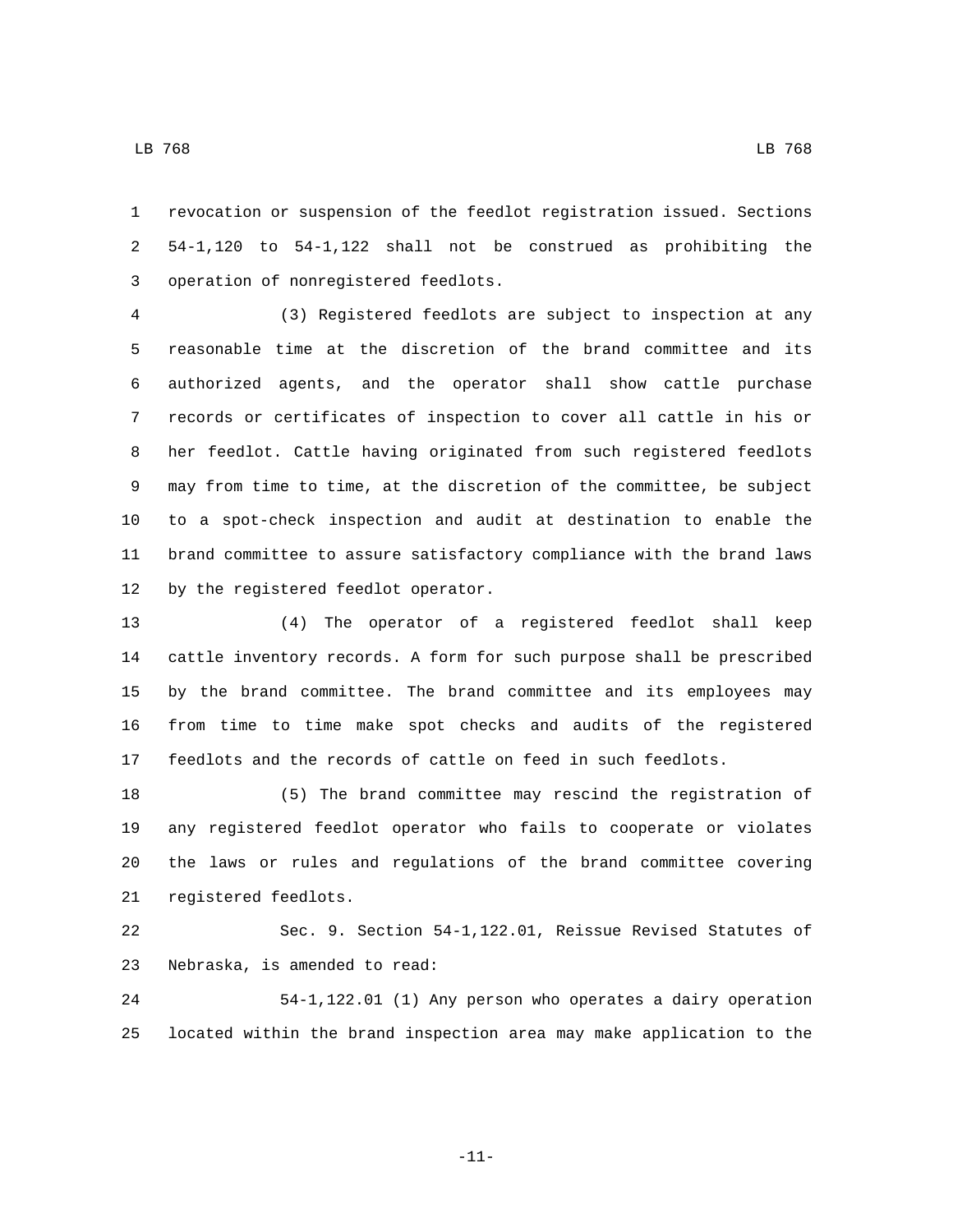Nebraska Brand Committee for registration as a registered dairy. The application form shall be prescribed by the brand committee and shall be made available by the director of the brand committee for this purpose upon written request. If the applicant is an individual, the application shall include the applicant's social security number. After the brand committee has received a properly completed application, an agent of the brand committee shall within thirty days make an investigation to determine if the following requirements are 9 satisfied:

 (a) The operator's dairy must be permanently fenced; and (b) The operator must identify each animal individually 12 as directed by the Nebraska Brand Committee.

 If the application is satisfactory, and upon payment of a registration fee by the applicant, the brand committee shall issue a registration number and registration certificate valid for one year unless rescinded for cause. If the registration is rescinded for cause, any registration fee shall be forfeited by the applicant. The 18 initial fee for a registered dairy shall be not less than one hundred 19 dollars nor more than six hundred fifty dollars an amount for each 20 such a registered dairy having one thousand head or less capacity and an equal amount for each additional one thousand head capacity, or 22 part thereof, of such registered dairy. For each subsequent year, the 23 renewal fee for a registered dairy shall be an amount for the first 24 one thousand head or portion thereof of average annual inventory of dairy cattle of the registered dairy and an equal amount for each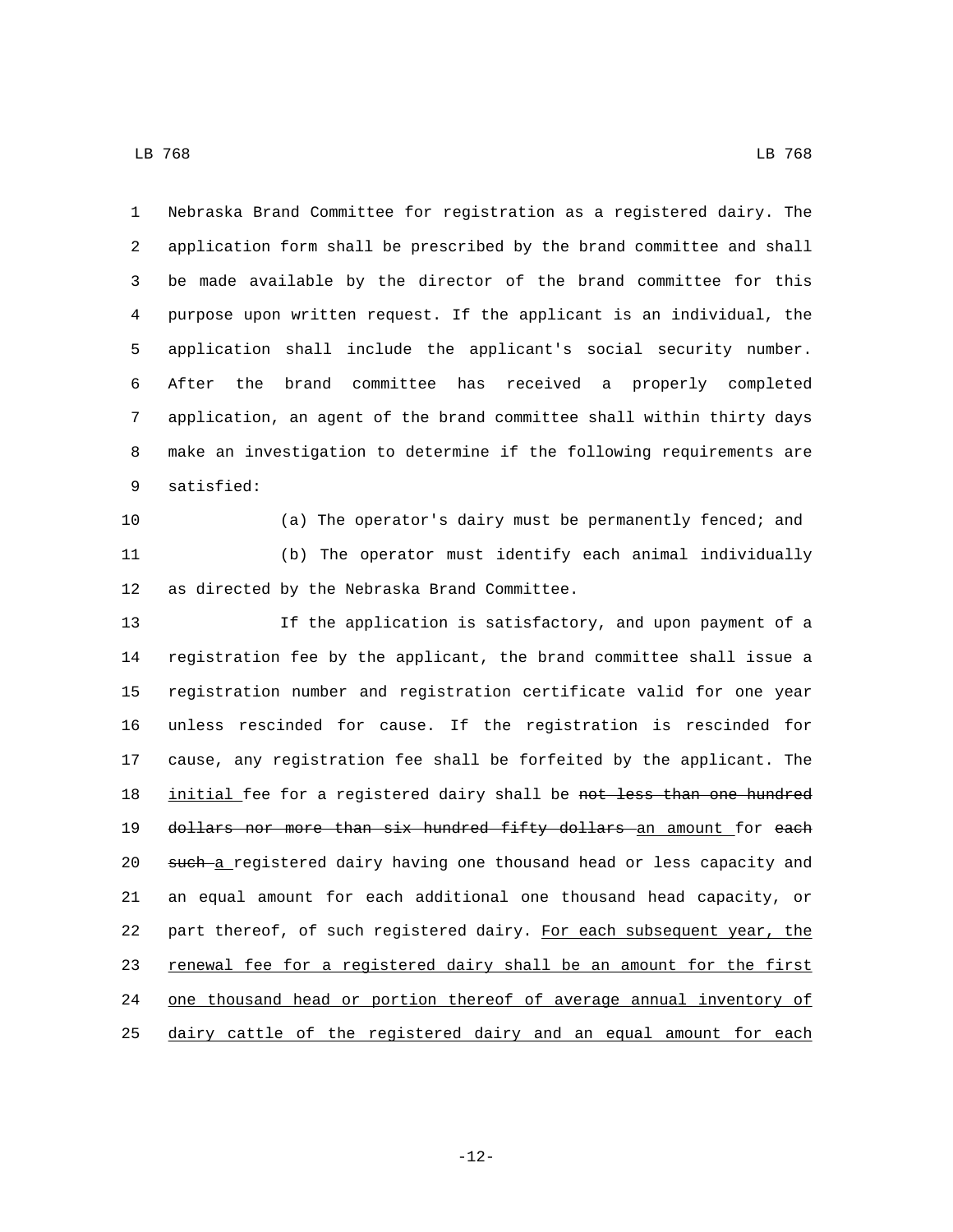additional one thousand head or portion thereof of average annual

2 inventory of dairy cattle of the registered dairy. The brand 3 committee shall set the fee per one thousand head capacity or average annual inventory so as to correspond with the inspection fee provided under section 54-1,108. The registration fee shall be paid on an annual basis.6

 (2) The brand committee may adopt and promulgate rules and regulations for the operation of registered dairies to assure that brand laws are complied with, that registered dairy shipping certificates are available, and that proper records are maintained. This section shall not be construed as prohibiting the operation of 12 nonregistered dairies.

 (3) A registered dairy is subject to inspection at any reasonable time at the discretion of the brand committee and its authorized agents, and the operator shall show cattle purchase records or certificates of inspection to cover all cattle in his or her dairy. Cattle having originated from any such registered dairy may from time to time, at the discretion of the committee, be subject to a spot-check inspection and audit at the destination to enable the brand committee to assure satisfactory compliance with the brand laws 21 by the registered dairy operator.

 (4) The operator of a registered dairy shall keep cattle inventory records. A form for such purpose shall be prescribed by the brand committee. The brand committee and its employees may from time to time make spot checks and audits of registered dairies and the

-13-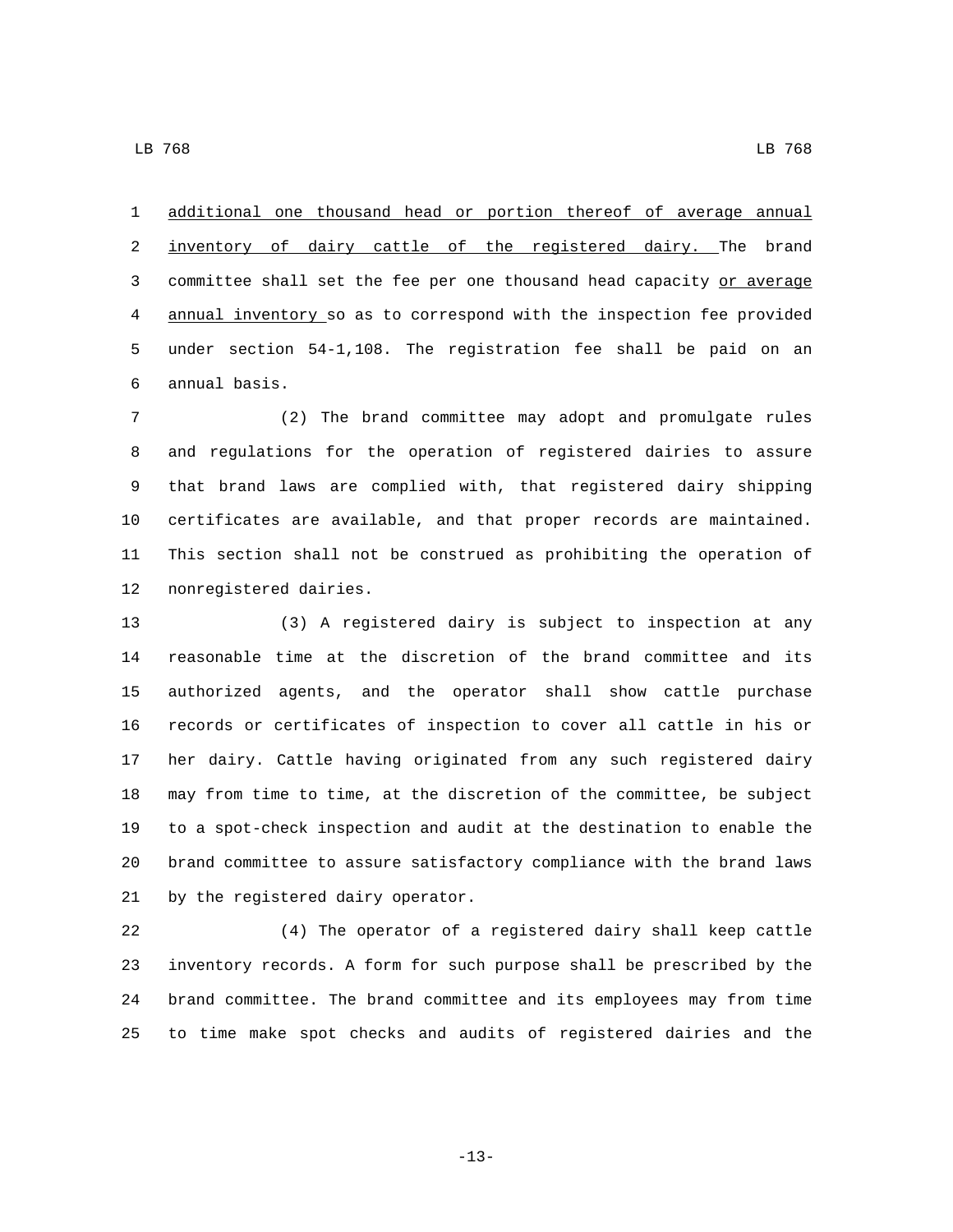1 records of cattle in such registered dairies.

 (5) The brand committee may rescind or suspend the registration of any registered dairy operator who fails to cooperate or violates the laws or rules and regulations of the brand committee 5 covering registered dairies.

 Sec. 10. Section 54-415, Reissue Revised Statutes of 7 Nebraska, is amended to read:

 54-415 Any person taking up an estray within the brand inspection area or brand inspection service area shall report the same within seven days thereafter to the Nebraska Brand Committee. 11 Any person taking up an estray in any other area of the state shall 12 <u>report the same, if within the brand inspection area, or</u> to the 13 county sheriff of the county where the estray was taken. up, if not 14 within the brand inspection area. If the animal is determined to be an estray by a representative of the Nebraska Brand Committee or the county sheriff, as the case may be, such animal shall, as promptly as may be practicable, be sold through the most convenient livestock auction market. The proceeds of such sale, after deducting the selling expenses, shall be paid over to the Nebraska Brand Committee to be placed in the estray fund identified in section 54-1,118, if 21 such estray was taken up within the brand inspection area or brand inspection service area, and otherwise to the treasurer of the county in which such estray was taken up. During the time such proceeds are impounded, any person taking up such estray may file claim with the Nebraska Brand Committee or the county treasurer, as the case may be,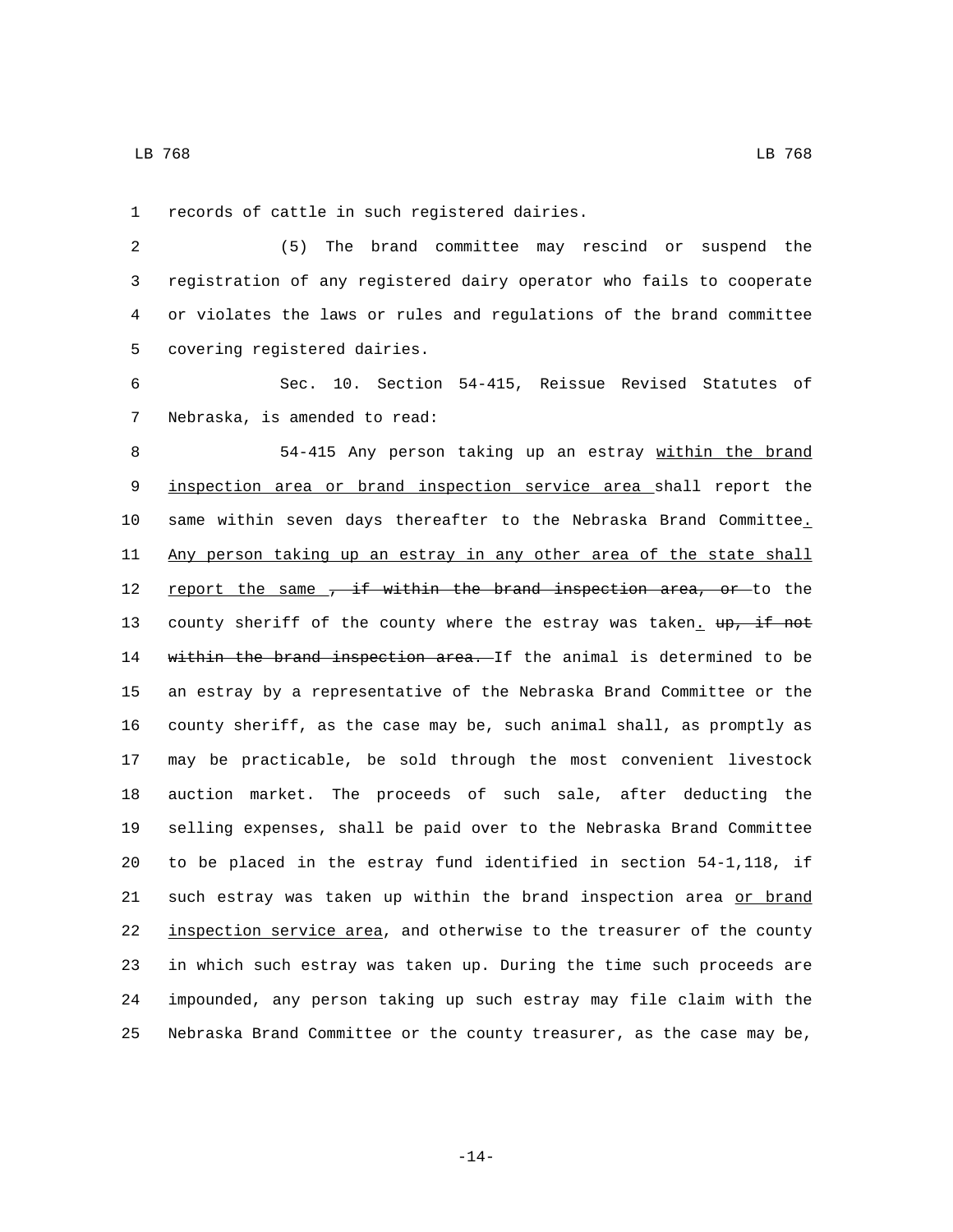for the expense of feeding and keeping such estray while in his or her possession. When such claim is filed it shall be the duty of the Nebraska Brand Committee or the county board, as the case may be, to decide on the validity of the claim so filed and allow the claim for 5 such amount as may be deemed equitable. When the estray originates is 6 taken up within the brand inspection area or brand inspection service area, such proceeds shall be impounded for one year, unless ownership is determined sooner by the Nebraska Brand Committee, and if ownership is not determined within such one-year period, the proceeds shall be paid into the permanent school fund, less the actual expenses incurred in the investigation and processing of the estray fund. Any amount deducted as actual expenses incurred shall be deposited in the Nebraska Brand Inspection and Theft Prevention Fund. 14 When the estray is <del>located taken up</del> outside the brand inspection area 15 or brand inspection service area and ownership cannot be determined by the county board, the county board shall then order payment of the balance of the sale proceeds less expenses, to the permanent school fund. If the brand committee or the county board determines ownership of an estray sold in accordance with this section by means of evidence of ownership other than the owner's recorded Nebraska brand, an amount not to exceed the actual investigative costs or expenses may be deducted from the proceeds of the sale. Any person who violates this section is guilty of a Class II misdemeanor. The definitions found in sections 54-172 to 54-190 apply to this section. Sec. 11. Sections 5, 8, 9, 11, 12, and 14 of this act